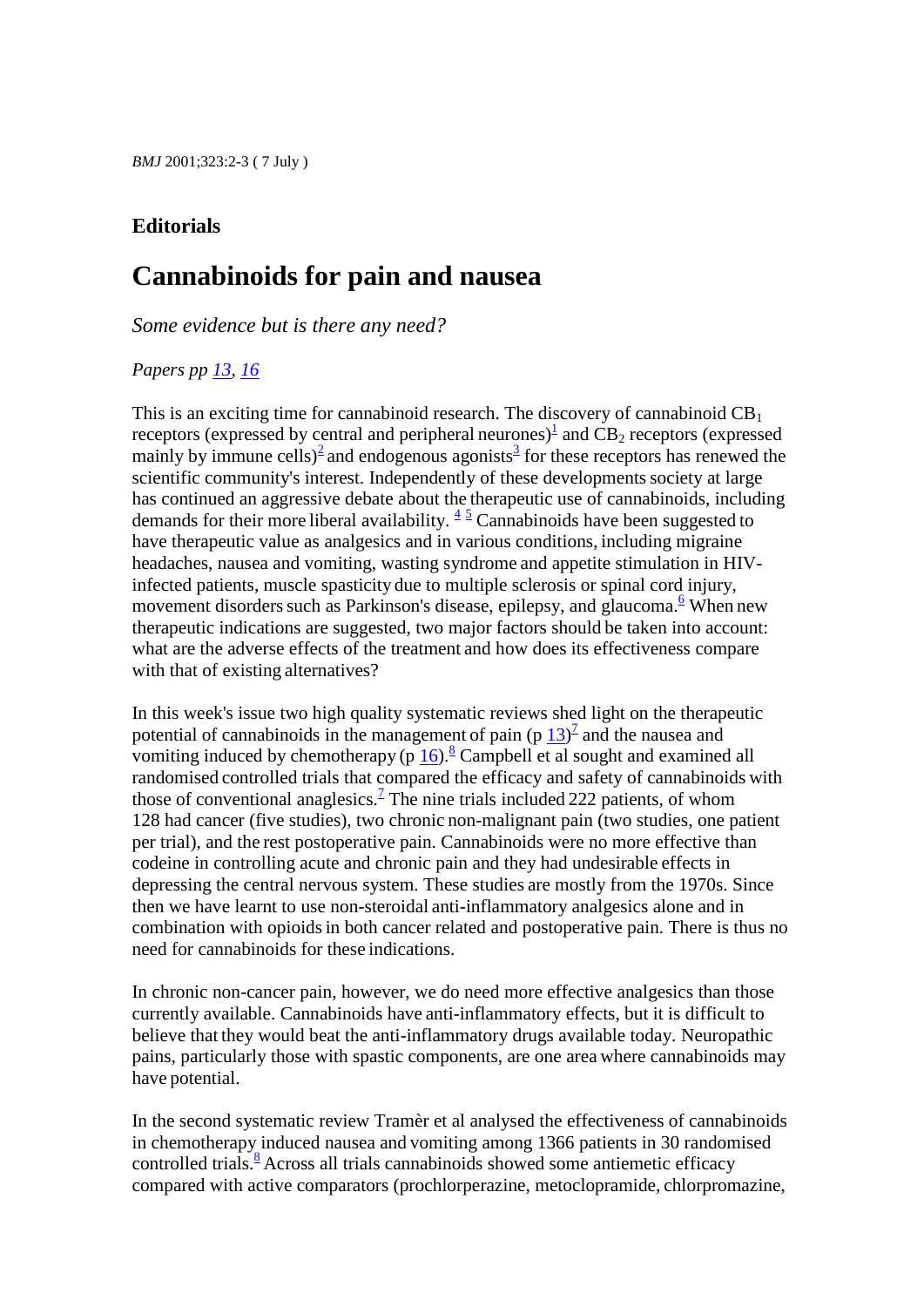tiethylperazine, haloperidol, domperidone, and alizapride) and placebo. Cannabinoids were antiemetic when the control patients suggested a medium emetogenic setting. In highly emetogenic settings, however, they did not show any efficacy. Most of these studies were performed in the 1980s. The serotonin receptor antagonists were introduced in the 1990s and they have changed the practice of antiemesis in chemotherapy induced nausea and vomiting. The American Society of Clinical Oncology guidelines recommend no routine antiemetic before chemotherapy with low emetic risk, a corticosteroid for patients being treated with agents of intermediate emetic risk, and the combination of a serotonin receptor antagonist and a corticosteroid before chemotherapy with high emetic risk[.](#page-2-4) $<sup>9</sup>$  Serotonin receptor antagonists and corticosteroids</sup> have shown the highest therapeutic index whereas cannabinoids share a lower

therapeutic index with dopamine antagonists, butyrophenones, and phenothiazines that is, those agents against which they were compared in the systematic review.

As the currently available cannabinoids clearly loose the battle in both efficacy and safety with the competitors of today one can still ask whether a lower price would be a reason for their use. Yet if a healthcare system can afford high technology surgery and expensive chemotherapy it certainly can afford safe and effective pain relief and antiemetic therapy.

Future research may provide us with better cannabinoid compounds with potential new therapeutic applications.<sup>[10](#page-2-5)</sup> However, the current information is that the adverse effects of cannabinoids outweigh their effectiveness. [11](#page-2-6) [12](#page-2-7) About a year ago in the *BMJ* Strang et al asked for a more informed debate about the therapuetic use of cannabinoids,  $\frac{13}{2}$  $\frac{13}{2}$  $\frac{13}{2}$  and this week's two systematic reviews contribute to this debate. On current evidence cannabinoids can be recommended only for use in controlled clinical trials in carefully selected conditions for which there is no effective treatment. The launch of the first large multicentre trial on cannabis in the control of pain and tremors in multiple sclerosis $\frac{14}{1}$  $\frac{14}{1}$  $\frac{14}{1}$  is the first step on this way.

#### **Eija Kalso**, *associate professor*.

Pain Clinic, Department of Anaesthesia and Intensive Care Medicine, Helsinki University Hospital, PO Box 340, FIN-00029, Finland [\(eija.kalso@hus.fi\)](mailto:eija.kalso@hus.fi)

- <span id="page-1-1"></span>2. Munro S, Thoms KL, abu-Shaar M. Molecular characterization of a peripheral receptor for cannabinoids. *Nature* 1993; 365: 61-6[5\[Medline\].](/cgi/external_ref?access_num=7689702&link_type=MED)
- <span id="page-1-2"></span>3. Mechoulam R, Ben-Shabat S, Hanus L, Ligumsky M, Kaminski NE, Schatz AR, et al. Identification of an endogenous 2-monoglyceride, present in canine gut, that binds to cannabinoid receptors. *Biochem Pharmacol* 1995; 50: 83-9[0\[Medline\].](/cgi/external_ref?access_num=7605349&link_type=MED)
- <span id="page-1-3"></span>4. Kassirer JP. Federal foolishness and marijuana. *N Engl J Med* 1997; 336: 366- 36[7\[Full Text\].](/cgi/ijlink?linkType=FULL&journalCode=nejm&resid=336/5/366)

<span id="page-1-0"></span><sup>1.</sup> Matsuda LA, Lolait SJ, Brownstein MJ, Young AC, Bonner TI. Structure of a cannabinoid receptor and functional expression of the cloned cDNA. *Nature* 1990; 346: 561-56[4\[Medline\].](/cgi/external_ref?access_num=2165569&link_type=MED)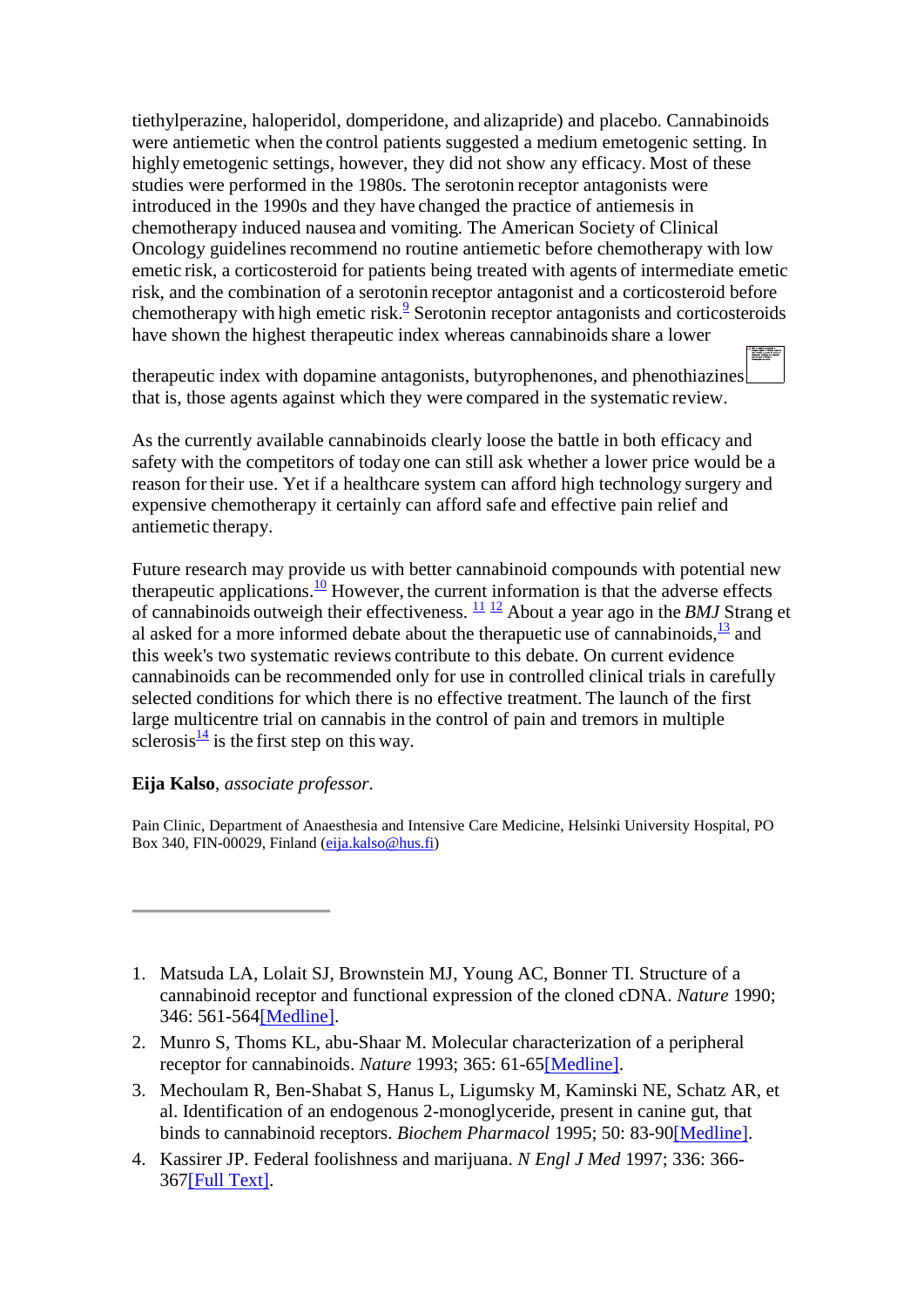- <span id="page-2-0"></span>5. Bosch X. Catalan parliament pushes for legalisation of cannabis as therapy. *BMJ* 2001; 325: 51[1\[Full Text\].](/cgi/ijlink?linkType=FULL&journalCode=bmj&resid=322/7285/511)
- <span id="page-2-1"></span>6. British Medical Association. *Therapeutic uses of cannabis.* London: BMA, 1997.
- <span id="page-2-2"></span>7. Campbell FA, Tramèr MR, Carroll D, Reynolds DJM, Moore RA, McQuay HJ. Are cannabinoids an effective and safe treatment option in the management of pain? A qualitative systematic review. *BMJ* 2001; 323: 13-1[6\[Abstract/Full Text\].](/cgi/ijlink?linkType=ABST&journalCode=bmj&resid=323/7303/13)
- <span id="page-2-3"></span>8. Tramèr MR, Carroll D, Campbell FA, Reynolds DJM, Moore AR, McQuay HJ. Cannabinoids for control of chemotherapy induced nausea and vomiting: quantitative systematic review. *BMJ* 2001; 323: 16-2[1\[Abstract/Full Text\].](/cgi/ijlink?linkType=ABST&journalCode=bmj&resid=323/7303/16)
- <span id="page-2-4"></span>9. Gralla RJ, Osoba D, Kris MG, Kirkbridge P, Hesketh PJ, Chinnery LW, et al. Recommendations for the use of antiemetics: evidence-based, clinical practice guidelines. *J Clin Oncol* 1999; 17: 2971-299[4\[Full Text\].](/cgi/ijlink?linkType=FULL&journalCode=jco&resid=17/9/2971)
- <span id="page-2-5"></span>10. Piomelli D, Giuffrida A, Calignano A, de Fonseca FR. The endocannabinoid system as a target for therapeutic drugs. *Trends Pharmacol Sci* 2000; 21: 218- 22[4\[Medline\].](/cgi/external_ref?access_num=10838609&link_type=MED)
- <span id="page-2-6"></span>11. Institute of Medicine. *Marijuana and medicine.* Washington, DC: National Academy Press, 1999.
- <span id="page-2-7"></span>12. Hall W, Solowij N. Adverse effects of cannabis. *Lancet* 1998; 352: 1611- 161[6\[Medline\].](/cgi/external_ref?access_num=9843121&link_type=MED)
- <span id="page-2-8"></span>13. Strang J, Witton J, Hall W. Improving the quality of the cannabis debate: defining the different domains. *BMJ* 2000; 320: 108-11[0\[Full Text\].](/cgi/ijlink?linkType=FULL&journalCode=bmj&resid=320/7227/108)
- <span id="page-2-9"></span>14. Dyer O. Cannabis trial launched in patients with MS. *BMJ* 2001; 322: 19[2\[Full](/cgi/ijlink?linkType=FULL&journalCode=bmj&resid=322/7280/192)  [Text\].](/cgi/ijlink?linkType=FULL&journalCode=bmj&resid=322/7280/192)

#### **[© BMJ 2001](/misc/terms.shtml)**

## <span id="page-2-10"></span>**Rapid Response responses to this article:**

Read all [Rapid Response responses](/cgi/eletters/323/7303/2)

#### **Cannabinoid therapy:seeing through the haze**

Gareth Pryce, Research Scientist , *Institute of Neurology, London* bmj.com, 6 Jul 2001 [\[Response\]](/cgi/eletters/323/7303/2#EL1)

#### **Ignorance is not bliss**

Ned Hoke OMD, L.Ac., private practice , *Western US* bmj.com, 7 Jul 2001 [\[Response\]](/cgi/eletters/323/7303/2#EL4)

#### **Cannabis analgesia**

**[PDF of this article](/cgi/reprint/323/7303/2) [Send a response](/cgi/eletter-submit/323/7303/2) to this article [Electronic responses](#page-2-10)** to this article Other [related articles](#page-3-0) in BMJ **[PubMed citation](/cgi/external_ref?access_num=11440921&link_type=MED) ED**[Related articles in PubMed](/cgi/external_ref?access_num=11440921&link_type=MED_NBRS) **E[Download to Citation Manager](/cgi/citmgr?gca=bmj;323/7303/2)** Search Medline for articles by: **Kalso**, E. Alert me when: **[New articles cite this article](/cgi/ctmultialert?alertType=citedby&vol=323&iss=7303&fp=2&must_confirm=true)** 

ECollections under which this article appears: **[Drugs: central nervous system \(not psychiatric\)](/cgi/collection/drugs:central_nervous_system) [Pain](/cgi/collection/pain)**

Bryan A. Krumm RN, Director , *New Mexicans for Compassionate Use* bmj.com, 9 Jul 2001 [\[Response\]](/cgi/eletters/323/7303/2#EL6)

#### **Besmirch Research**

Chris Wright , *Genesis Computers, Inc.* bmj.com, 10 Jul 2001 [\[Response\]](/cgi/eletters/323/7303/2#EL7)

**Pooled data of elder studies miss relevant information**